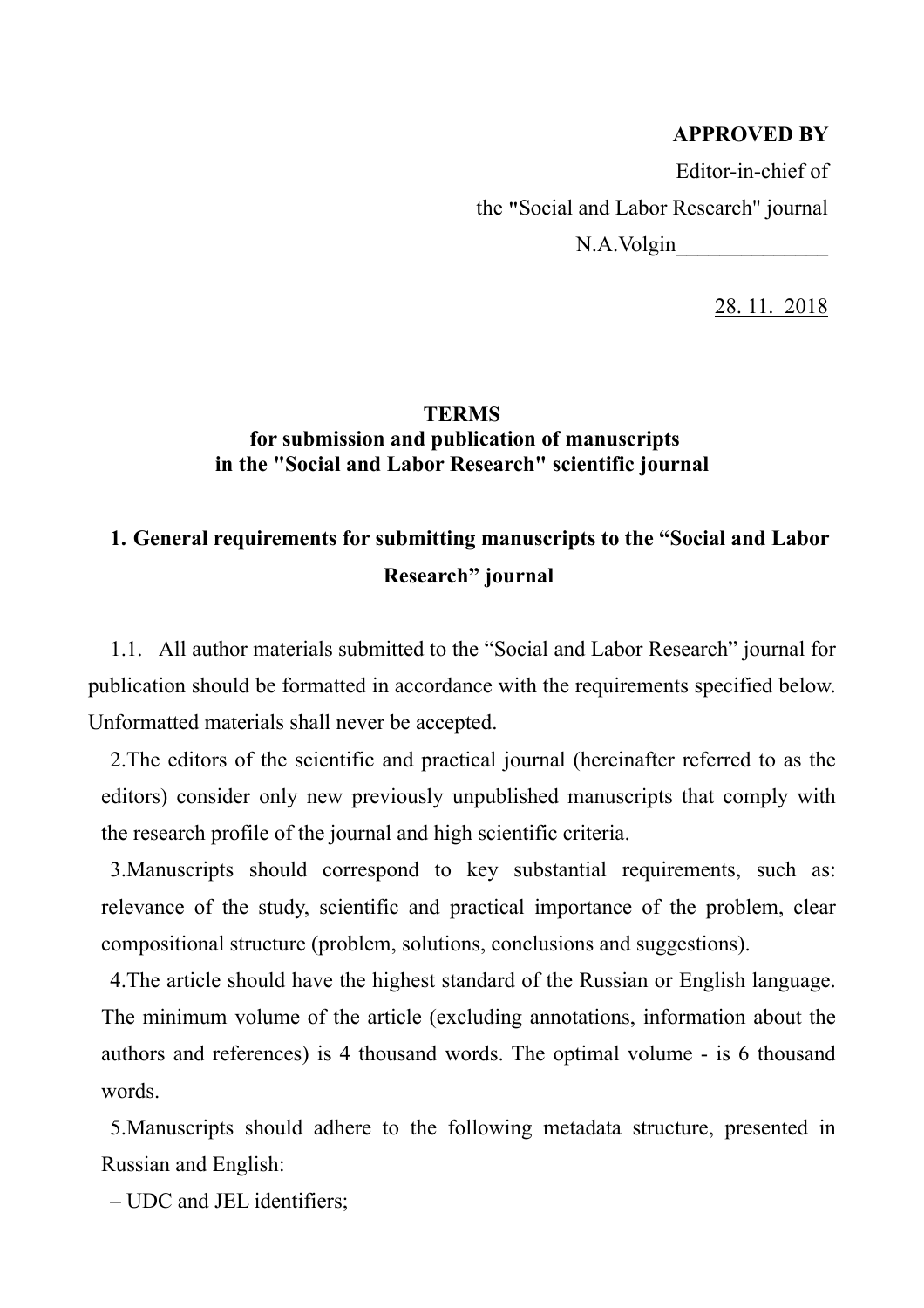– title of the manuscript;

– surname, name and patronymic name of the author(s); academic degree, academic rank, honorary title (if any); job position, place of employment; name of the organization; contact details: e-mail address, city, country of living, contact phone numbers;

– ORCID – is a unique number of a researcher that identifies their publications, patents, received grants and other scientific results (each author should get this unique number by registering on the website <http://orcid.org/>);

 $-$  annotation (200–250 words);

– keywords (8–12 words).

1.6. At the end of the article there should be the list of references in Russian and English including the transliteration.

1.7. All articles received are subjected to mandatory double-blind peer review by the editorial board members and/or by invited experts. Manuscripts accepted for publication will not be returned.

1.8. Manuscripts are subjected to literary and scientific editing.

1.9. A license agreement is signed with the author if their article is accepted for publication after the review. The author should mail the original agreement in two copies to the editorial office. By submitting materials to the editors, the author knowingly agrees with the publication terms and release to the public in accordance with the Creative Commons CC BY license accepted by the journal.

#### **2. Stages of article review**

2.1. **Moderation.** The article is reviewed by the editor in terms of compliance with the submission requirements and can be sent back to the author for revision.

2.2. **Review***.* The article is sent for double-blind peer review to the editorial board members and/or to external reviewers. The decision-making process takes no longer than two months.

2.3. The article is accepted or rejected based on the conclusions made by the reviewers and the editor-in-chief. All incoming articles are checked for originality by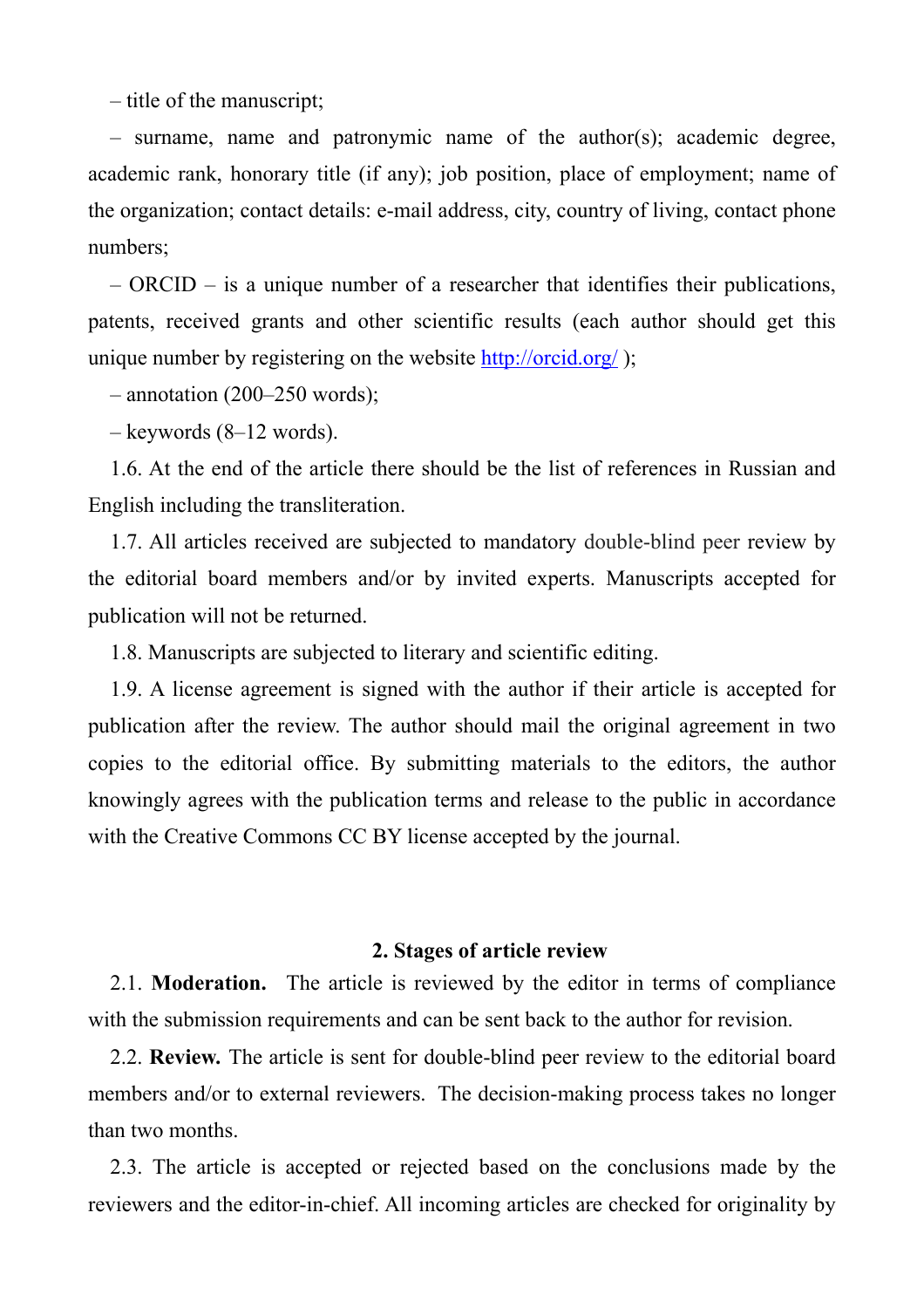means of appropriate electronic resources. The author receives one of the following decisions:

- the article has been reviewed and accepted for publication;
- the article has been reviewed and requires some development;
- the article has been reviewed and rejected.

**The main reasons for the rejection of articles are the inconsistency with the scientific profile of the journal, a significant proportion of borrowings and the re-publication of their own results, the lack of a research and scientific basis.** 

2.4. The editors do not enter into correspondence with the authors about the decisions made by the reviewers.

## 3. **Requirements to abstracts and keywords**

3.1.Manuscripts with the most specific abstracts are only accepted for publication. The abstract should contain the argumentation, the methods description, the main results and conclusions. The abstract shows the distinctive features and advantages of the article. It should be interesting and should encourage the reader to finish the article. Due to the fact that the author's conclusion and the article bibliographic description are also used independently in the Internet, databases, etc., it is important to avoid citing the list of references and own abbreviations, not accepted generally.

3.2. The abstract should be presented in Russian and English.

3.3. The abstract (the author's summary) should contain at least 200-250 words.

3.4. The abstract should reflect:

- relevance of the study, its goals and objectives;

- details about when, where and how the research was conducted;

- what methods and sources of information were used;
- specific results of the study;
- main conclusions (specifics);

- prospects – the information on how the result is related to the conclusions of other scientists; research prospects, directions for further work, complexity.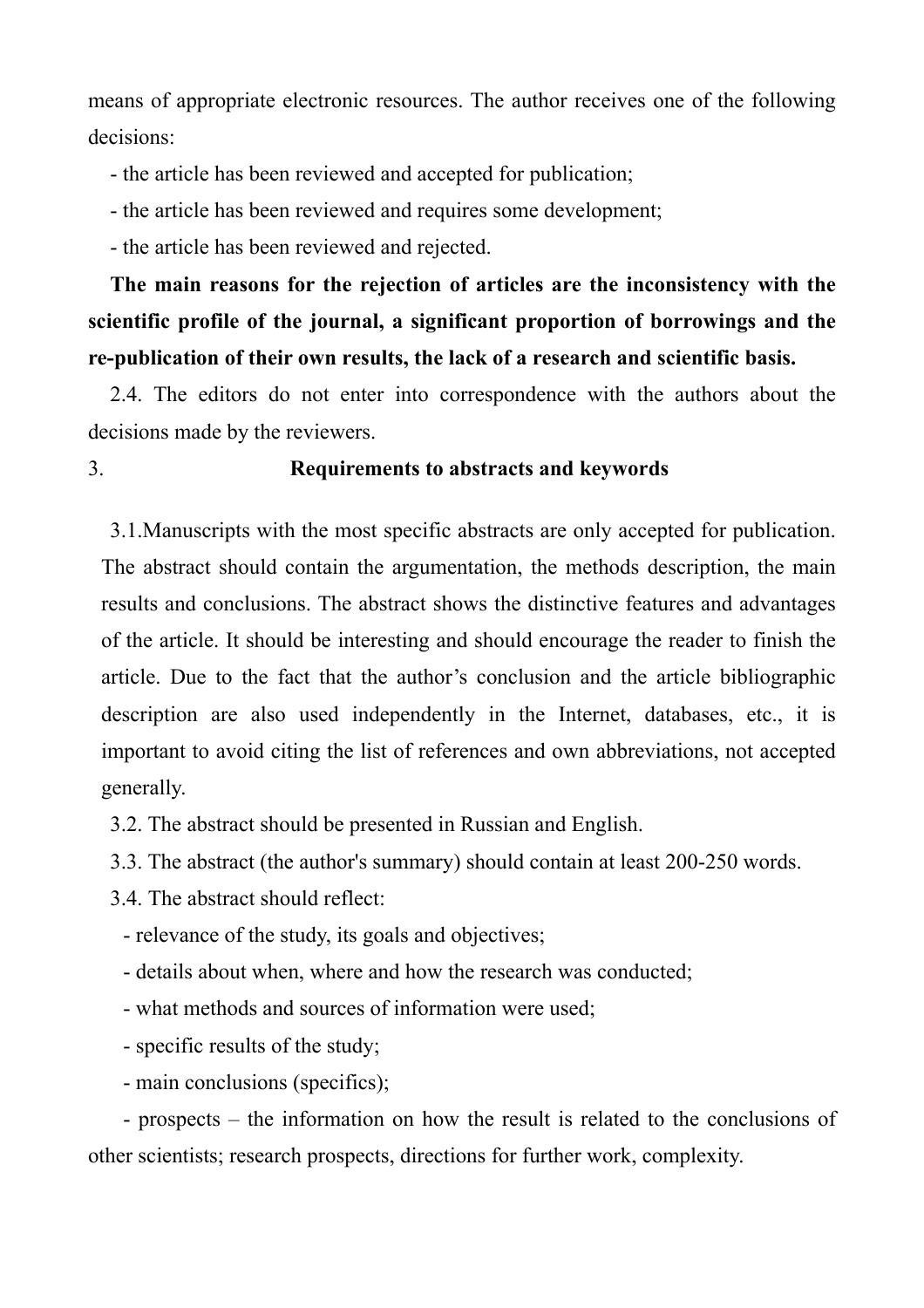3.5. **Keywords.** The phrases are used to search for the articles in electronic databases. They must be concise, reflect the content and specifics of the manuscript, and they must be mentioned in the abstract. The number of keywords is 8-12. When selecting keywords, the author should avoid words with abstract connotation or terms that can be used in other scientific disciplines. Keywords should be as concise as possible and reflect the specificity of the article.

#### **4. Terms for the submission of manuscripts**

4.1. For the text, Times New Roman font should be used (including footnotes and notes). Line spacing should be 1.5 (one and one-half); alignment by width, no hyphenation; paragraph indent - 1.25 cm. For electronic typing, use the point (font size): 14 pt - for the main text; 10 pt - for footnotes and notes.

4.2. Figures, tables and charts should be numbered indicating the name and source. They can be inserted into the text or the exact location should be specified. They must be referred to in the text of the article in italics, for example: (*Fig. 4*), (*Table 3*).

4.3. Drawings, graphs, schemes and photographs should be provided separately in jpg format with a resolution of at least 250 dpi. It is allowed to provide drawings and graphs in pdf format of proper quality.

4.4. Mathematical formulas should be typed in the WORD 2003 EQNEDT32 application.

4.5. The texts of signatures and legends in figures, diagrams, schemes, as well as headings and categories in numerical tables should be presented in two languages - Russian and English. Example:

*Рис. 1.* / *Fig. 1.* Подпись / Caption

4.6. The name of the table (Таблица 1); the name of the table in English (Table 1).

4.7. Scanned copies of illustrations, tables and formulas are not allowed.

4.8. Colour images (graphs, charts) are not allowed when printing in black and white, because colours are poorly distinguished.

4.9. All abbreviations and acronyms should be decoded when they are first mentioned in the text.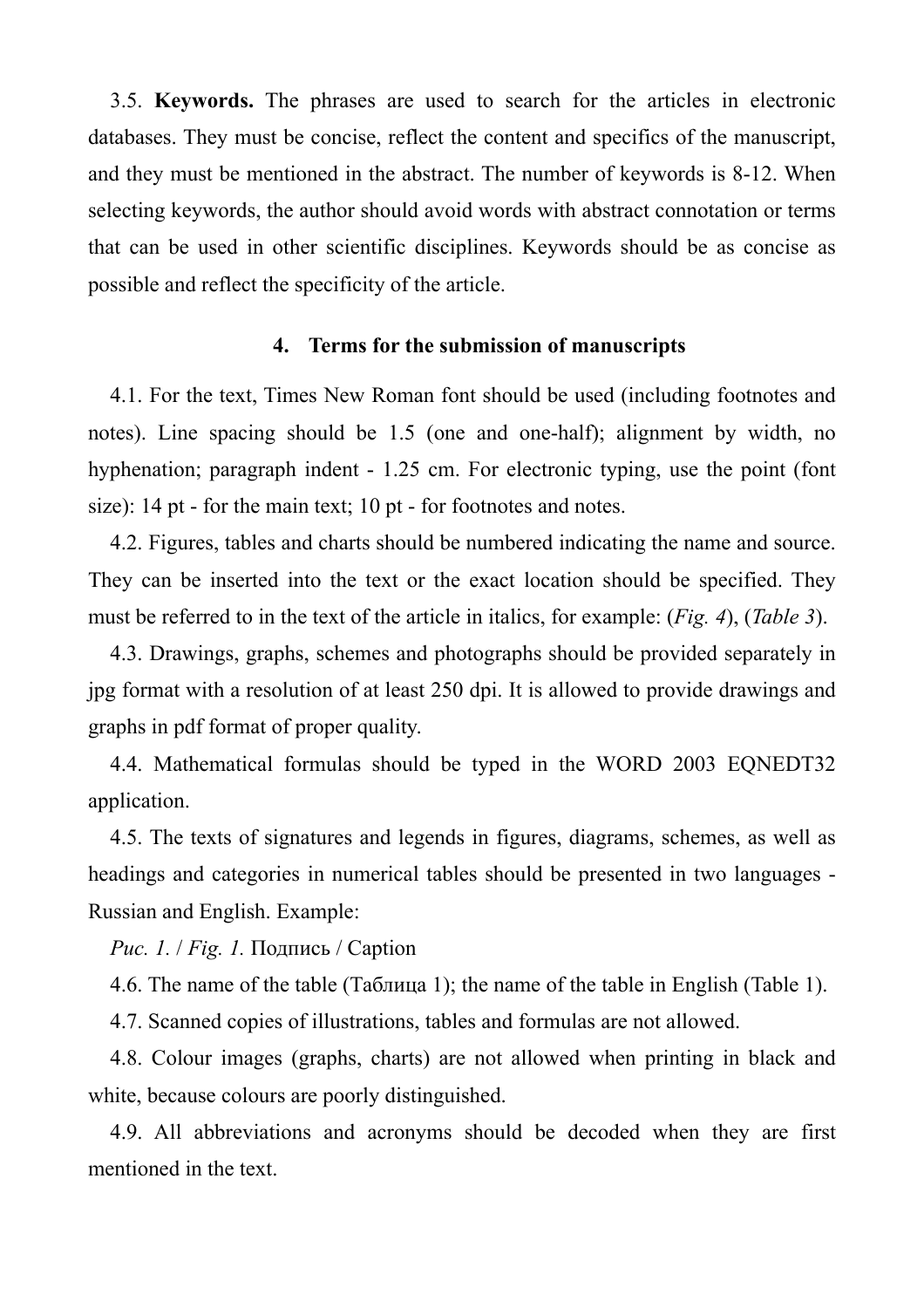5.1.**The list of references** for the "Labor protection and economics" journal **is compiled in accordance with the requirements of "00000000 142.0000000000000 / // 78 0187/55555552 58 074185" 0.1 0.** If available, DOI (digital object identifier, unique article identifier in the CrossRef system) should be indicated at the end of the reference.

#### **Reference:**

**Vancouver Style** (Vancouver Citation Style) is a consistent numerical style: links are numbered in the text, tables and figures; links in the text are placed in square brackets. The sources in the list of references are numbered in the order in which they are mentioned in the text, and not alphabetically.

# **An example of an article in English for the list of references (REFERENCE) in the Vancouver style:**

Marx W. Tracking historical papers and their citations. *European Science Editing.* 2012;38(2):35–37.

*Explanation:* (Name and surname of the author (no comma between them). Article title (full stop). *The name of the journal in italics* (full stop). Year (no space) semicolon; (no space) – volume number (Vol); (no space) in parentheses - a digit indicating the number (no); (no space) a colon; (no space) pages through a dash (no spaces).

**IMPORTANT**: The list of references is a promotion tool in international scientific citation bases and an indicator of the author's scientific outlook. The number of foreign sources in the list of references indicates the author's awareness of the achievements in science, as well as their mastering of the subject.

5.2.The list of references should contain at least 20 sources used, no less than 40% of them should be foreign. Each source should be referenced in the text of the article in square brackets.

5.3.The list of literature sources is titled "REFERENCES".

5.4.All sources in the Russian language should be given in Russian and English (*see the examples below*).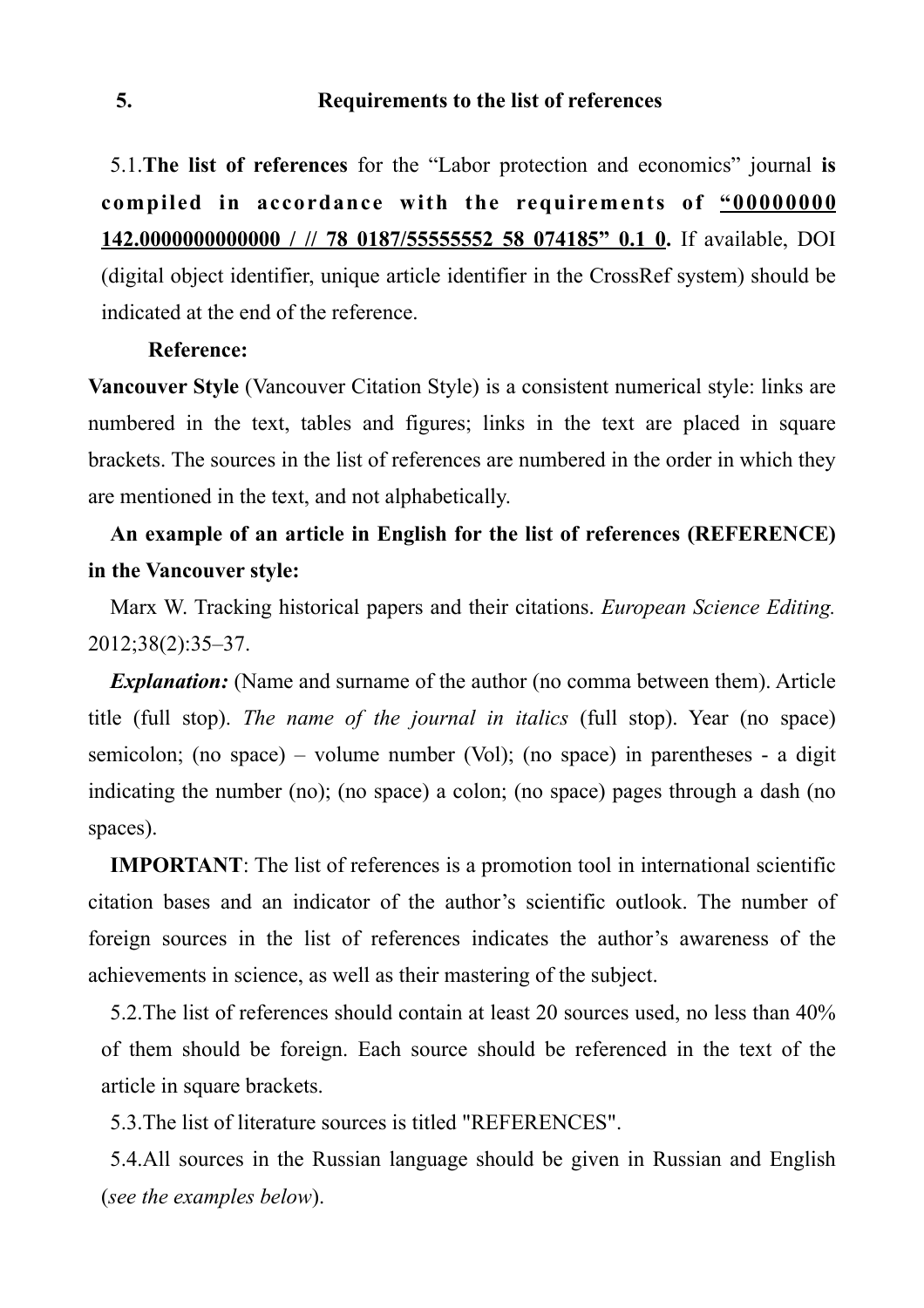5.5.Numbering in the list of references should be carried out according to the citation, and not in the alphabetical order. In the text of the article, bibliographic references should be given in numbers in square brackets: [1], [2], [3], [4, 5], or [1, p. 25; 2, p. 3-4].

5.6.The list of references can allow no more than 30% of self-citation.

5.7.It is recommended to use sources published within the last 3-5 years.

# 5.8.**THE LIST OF REFERENCES DOES NOT INCLUDE**:

- conference abstracts, textbooks, teaching aids. Conference reports can be included in the list of references **only** if they are available and are found by search engines on the Internet - the URL and the date of the appeal should be indicated;

- regulatory and legislative acts (decrees, laws, instructions, etc.);

- dictionaries, encyclopedias, other reference books;

- reports, records, notes, protocols;

- links to websites.

5.9.Page footnotes are made in the text of the article to all these sources.

5.10.Thesis works must not be indicated without depositing!

5.11.Examples:

## **REFERENCES**

# *(An article in a journal, a scientific collection, a book)*

For links, it is recommended to consider the example below including the details (spacing, punctuation, capital letters, italics, spaces and no spaces, etc.).

- 1. Таран П. Глобализация и трудовая миграция: необходимость политики, основанной на правах человека. Век глобализации. 2010;(1):66−88.
- 2. Дудин М.Н., Лясников Н.В., Сидоренко В.Н. Оптимизация демографических процессов в рамках миграционной политики и обеспечения экономической безопасности регионов страны. МИР (Модернизация. Инновации. Развитие). 2015;(1):4–14.
- 3. Костылева Л.В. Неравенство населения России: тенденции, факторы, регулирование. М.: ИСЭРТ РАН; 2011. 200 с.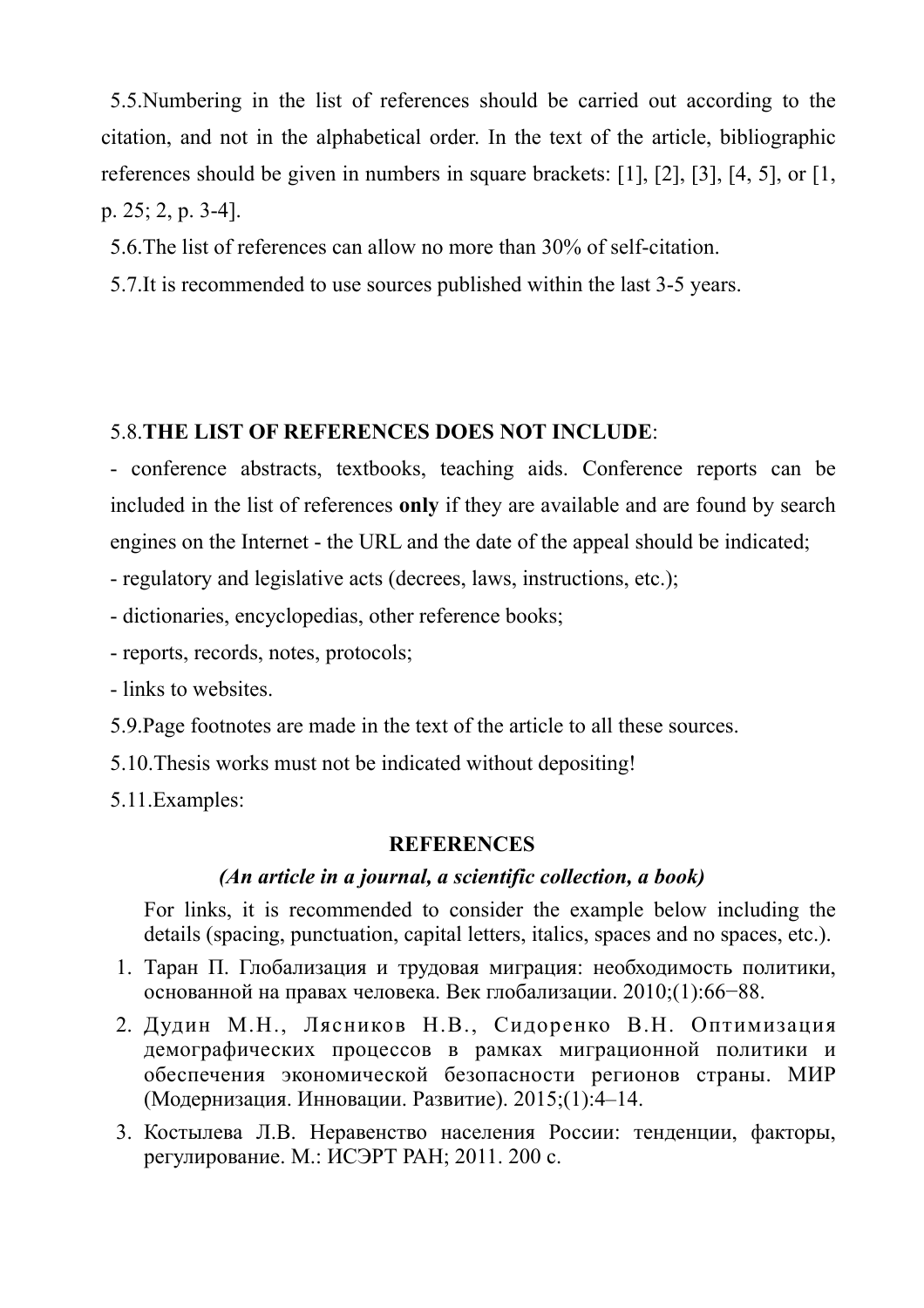- 4. Aghion P, Howitt P. A Model of Growth Through Creative Destruction. Econometrica. 1992;60(2):323–351. DOI: 10.2307/2951599.
- 5. Silverberg G., Verspagen B. Evolutionary Theorizing on Economic Growth. IIASA Working Paper, WP-95-078. IIASA, Laxenburg, Austria: August 1995. 24 p. URL:https://core.ac.uk/download/pdf/129961739.pdf (дата обращения: 20.02.2018). DOI: 10.1007/bf01236369.

## **REFERENCES**

## *(in English)*

At the end of the **REFERENCES** section the language of the article is indicated in the parentheses (In Russ.).

- 1. Taran P. Globalization and labor migration: the need for policies based on human rights. *Vek globalizatsii = Age of Globalization.* 2010;(1):66−88. (In Russ.).
- 2. Dudin M.N., Lyasnikov N.V., Sidorenko V.N. Optimization of demographic processes within the framework of migration policy and ensuring economic security of the country's regions. *MIR (Modernizatsiya. Innovatsii. Razvitie).* 2015;(1):4–14. (In Russ.)
- 3. Kostyleva L.V. Inequality of Russia's population trends, factors regulation. Moscow, ISEDT RAS, 2011. 200 р. (In Russ.).
- 4. Aghion P., Howitt P. A Model of Growth through Creative Distruction. *Econometrica.* 1992;60(2):323–351. DOI: 10.2307/2951599.
- 5. Silverberg G., Verspagen B. Evolutionary Theorizing on Economic Growth. IIASA Working Paper, WP-95-078. IIASA, Laxenburg, Austria: August 1995. 24 p. URL:https://core.ac.uk/download/pdf/129961739.pdf (accessed 20.02.2018). DOI: 10.1007/bf01236369.

5.12.The names of all authors of sources in Russian in the **REFERENCES** section should be transliterated in the BSI system. The names of the authors of foreign sources should be in English. For transliteration, you may use the automatic Internet service https://translit.ru setting on BSI.

5.13.The names of journals in Russian in the **REFERENCES** section should be transliterated followed by the = sign and the English name of the journal **(do not translate the Russian name of the journal into English; use the name in English**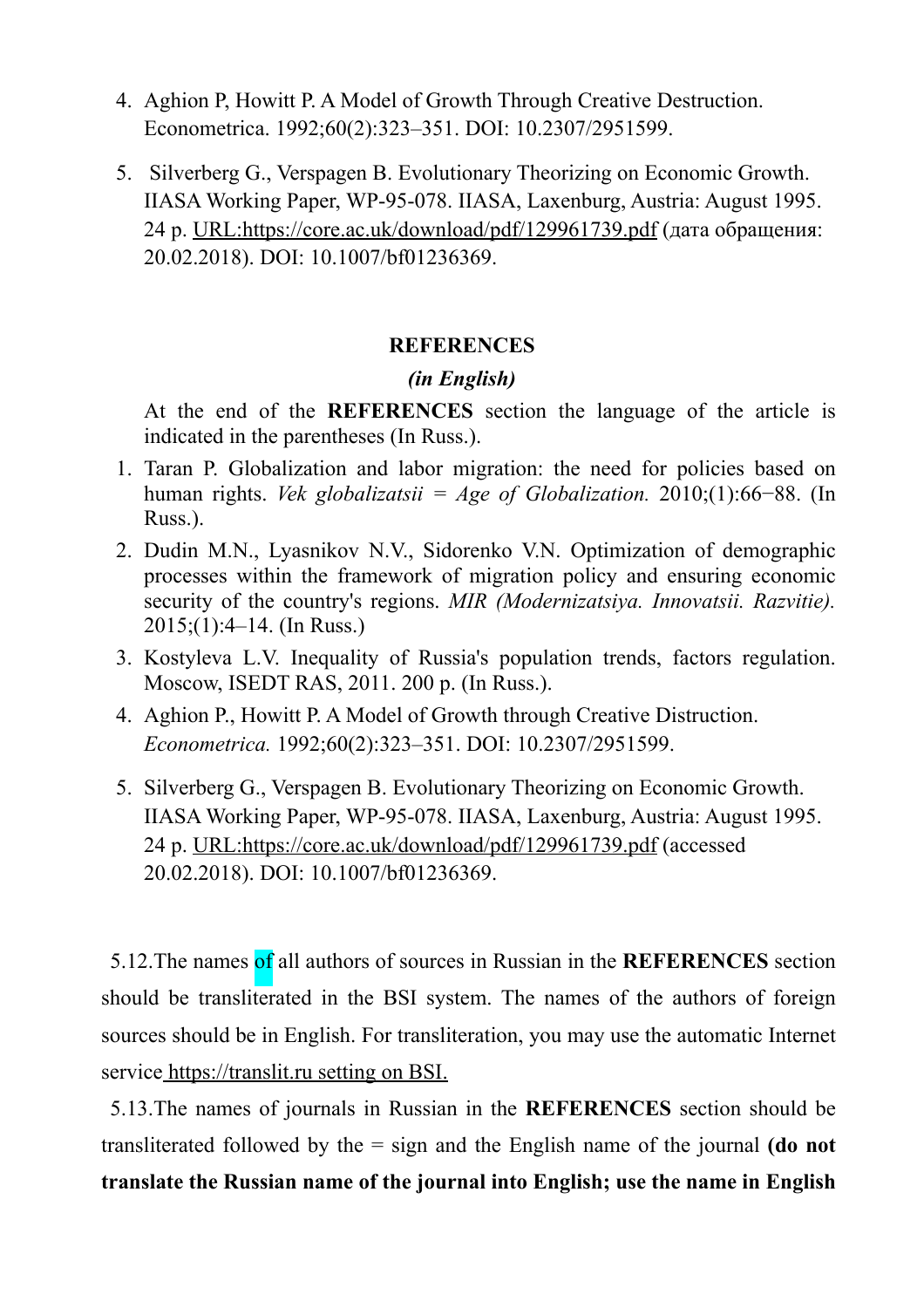# **that is usually available on website of the journal. If there is no English version, use transliteration).**

5.14.The original names of foreign journals and books should be used.

5.15.All authors should be specified. It is not allowed to change the order of the authors in published sources. The author's surname should be followed by their initials, without a comma between the surname, the first and the patronymic names, without a space between the first and patronymic names.

5.16.The author is solely responsible for the accuracy and reliability of the data given in the manuscript sent to the editors of the journal.

## **ABSTRACT**

The article examines the distribution of financial resources in various areas of economic development. The influence of financing on increasing activities and brand-new sectors of the economy, for example, high-tech industries, is considered.

The objective of the article is to assess the results of the distribution of financial resources between the current activities in the economy, old and new combinations, and the impact of this distribution on the development of the economic system.

The study is based on the neo-Schumpeterian economics which considers development as the introduction of new combinations. The principle of "creative destruction" describes the diversion of a financial resource from old combinations to new ones. Majority of the models describing economic development are subject to the logic of this principle. However, the introduction of a new resource (or sector, type of activity) and a combinatorial effect make a significant contribution to the distribution of finances. The structure of combinations affects the distribution of a financial resource. However, the distribution effect is of independent significance since it is formed due to the government's policy of financing priority areas of economic development. The method of structural analysis and solution of optimization problems is used.

The article substantiates the possibility of two basic development modes: "rational growth" aimed at obtaining the greatest income, and "limited rational growth" associated with minimizing the risks of economic activity and obtaining acceptable, but not the greatest income. These two modes strongly influence the distribution of resources within the framework of the "old-new" combinations. The study of these modes using optimization models of imitation properties reveals the influence of the finance distribution on the nature of the development, which is considered as a change in the economic structure.

When planning and developing an economic development strategy, it is necessary to take into account the task of distributing finances between directions, old and new combinations, with the possible effect of their mutual influence. Two principal conditions have been obtained: when diversification activities do not reduce risk, but,